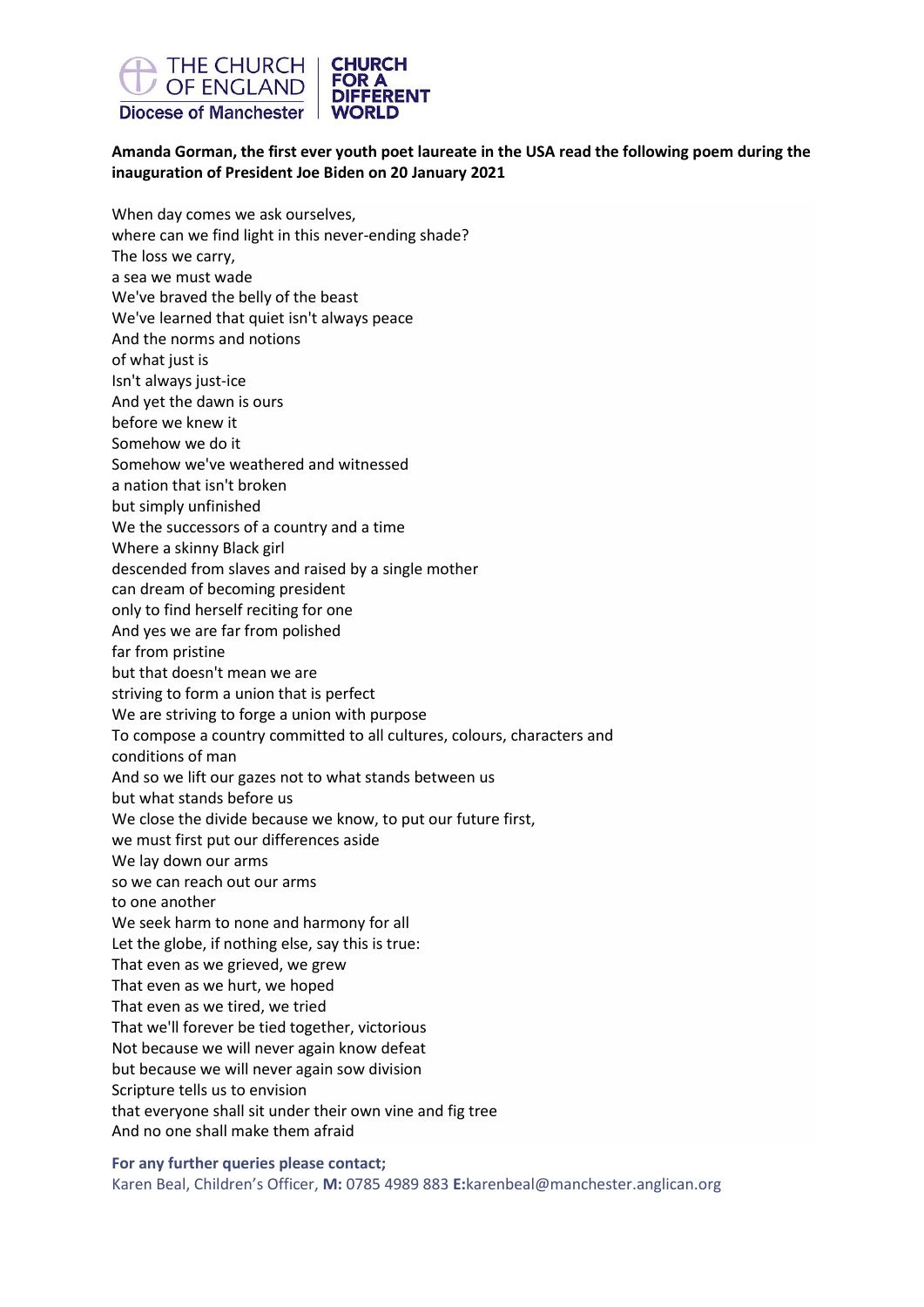

If we're to live up to our own time Then victory won't lie in the blade But in all the bridges we've made That is the promise to glade The hill we climb If only we dare It's because being American is more than a pride we inherit, it's the past we step into and how we repair it We've seen a force that would shatter our nation rather than share it Would destroy our country if it meant delaying democracy And this effort very nearly succeeded But while democracy can be periodically delayed it can never be permanently defeated In this truth in this faith we trust For while we have our eyes on the future history has its eyes on us This is the era of just redemption We feared at its inception We did not feel prepared to be the heirs of such a terrifying hour but within it we found the power to author a new chapter To offer hope and laughter to ourselves So while once we asked, how could we possibly prevail over catastrophe? Now we assert How could catastrophe possibly prevail over us? We will not march back to what was but move to what shall be A country that is bruised but whole, benevolent but bold, fierce and free We will not be turned around or interrupted by intimidation because we know our inaction and inertia will be the inheritance of the next generation Our blunders become their burdens But one thing is certain: If we merge mercy with might, and might with right, then love becomes our legacy and change our children's birthright So let us leave behind a country better than the one we were left with Every breath from my bronze-pounded chest,

**For any further queries please contact;**

Karen Beal, Children's Officer, **M:** 0785 4989 883 **E:**karenbeal@manchester.anglican.org